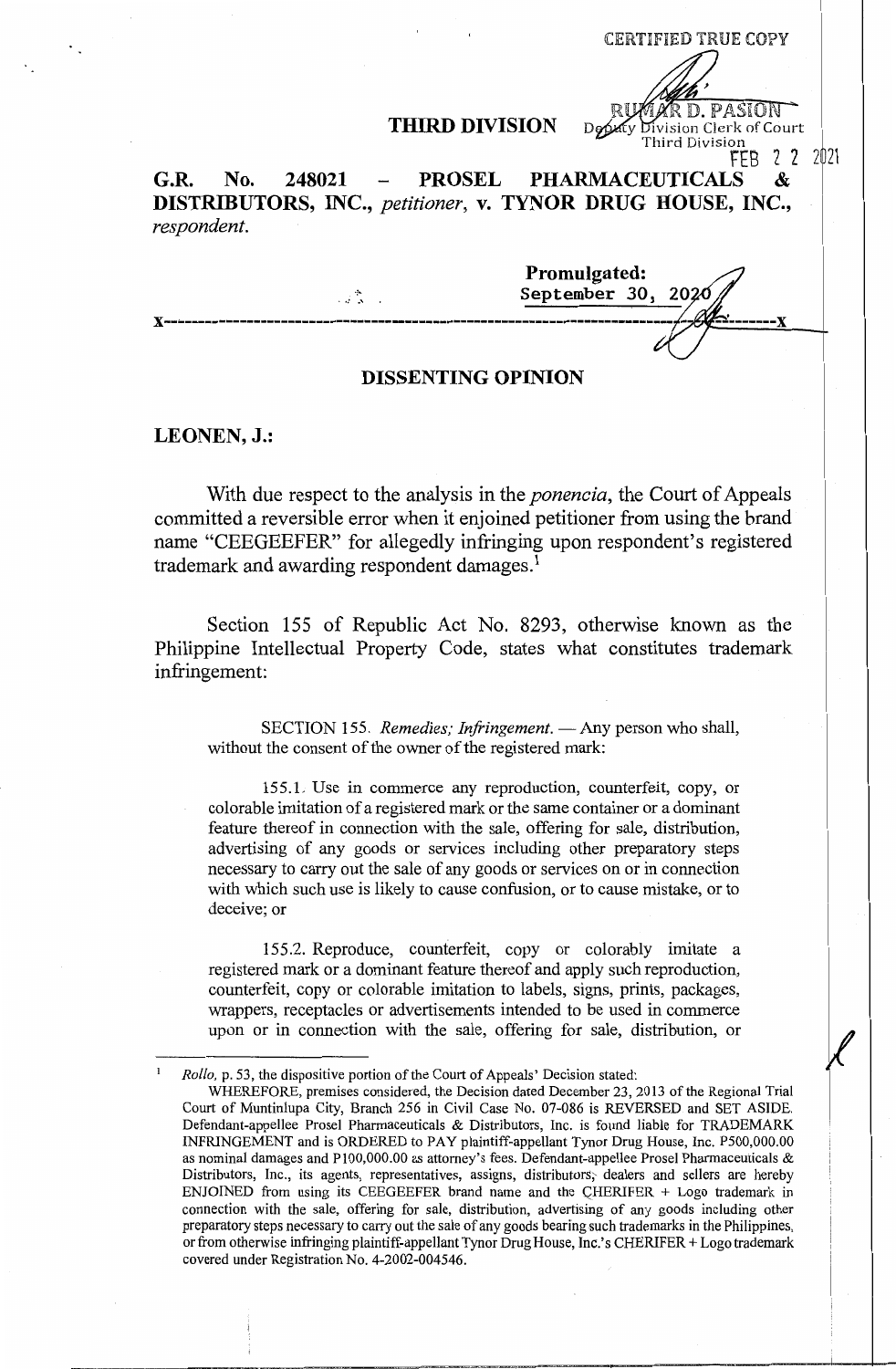## Dissenting Opinion 2 G.R. No. 248021

*t* 

advertising of goods or services on or in connection with which such use is likely to cause confusion, or to cause mistake, or to deceive, shall be liable in a civil action for infringement by the registrant for the remedies hereinafter set forth: Provided, That the infringement takes place at the moment any of the acts stated in Subsection 155.1 or this subsection are committed regardless of whether there is actual sale of goods or services using the infringing material.

For there to be a finding of trademark infringement, the following elements must concur: (1) the plaintiff has a valid mark; (2) the plaintiff is the owner of the mark; and (3) the alleged infringer's use of the mark, or its colorable imitation, results in a likelihood of confusion.<sup>2</sup>

A "mark" is defined in the Intellectual Property Code as:

SECTION 121. *Definitions*. - As used in Part III, the following terms have the following meanings:

121.1. "Mark" means any visible sign capable of distinguishing the goods (trademark) or services (service mark) of an enterprise and shall include a stamped or marked container of goods[.]

Subject to the limitations on registrability enumerated in Section 123,<sup>3</sup>

( c) Consists of a name, portrait or signature identifying a particular living individual except by his written consent, or the name, signature, or portrait of a deceased President of the Philippines, during the life of his widow, if any, except by written consent of the widow;

(d) Is identical with a registered mark belonging to a different proprietor or a mark with an earlier filing or priority date, in respect of:

(ii) Closely related goods or services, or

(iii) If it nearly resembles such a mark as to be likely to deceive or cause confusion;

( e) Is identical with, or confusingly similar to, or constitutes a translation of a mark which is considered by the competent authority of the Philippines to be well-known internationally and in the Philippines, whether or not it is registered here, as being already the mark of a person other than the applicant for registration, and used for identical or similar goods or services: Provided, That in determining whether a mark is well-known, account shall be taken of the knowledge of the relevant sector of the public, rather than of the public at large, including knowledge in the Philippines which has been obtained as a result of the promotion of the mark;

(f) Is identical with, or confusingly similar to, or constitutes a translation of a mark considered wellknown in accordance with the preceding paragraph, which is registered in the Philippines with respect to goods or services which are not similar to those with respect to which registration is applied for: Provided, That use of the mark in relation to those goods or services would indicate a connection between those goods or services, and the owner of the registered mark: Provided, further, That the interests of the owner of the registered mark are likely to be damaged by such use;

(g) Is likely to mislead the public, particularly as to the nature, quality, characteristics or geographical origin of the goods or services;

(h) Consists exclusively of signs that are generic for the goods or services that they seek to identify; (i) Consists exclusively of signs or of indications that have become customary or usual to designate the goods or services in everyday language or in bona fide and established trade practice;

<sup>2</sup>  3 *McDonald's Corporation v. L.C. Big Mak Burger, Inc., 480 Phil. 402, 424-425 (2004) [Per J. Carpio].* INTELLECTUAL PROP. CODE, sec. 123 states:

SECTION 123. *Registrability*. - 123.1. A mark cannot be registered if it:

<sup>(</sup>a) Consists of immoral, deceptive or scandalous matter, or matter which may disparage or falsely suggest a connection with persons, living or dead, institutions, beliefs, or national symbols, or bring them into contempt or disrepute;

<sup>(</sup>b) Consists of the flag or coat of arms or other insignia of the Philippines or any of its political subdivisions, or of any foreign nation, or any simulation thereof;

<sup>(</sup>i) The same goods or services, or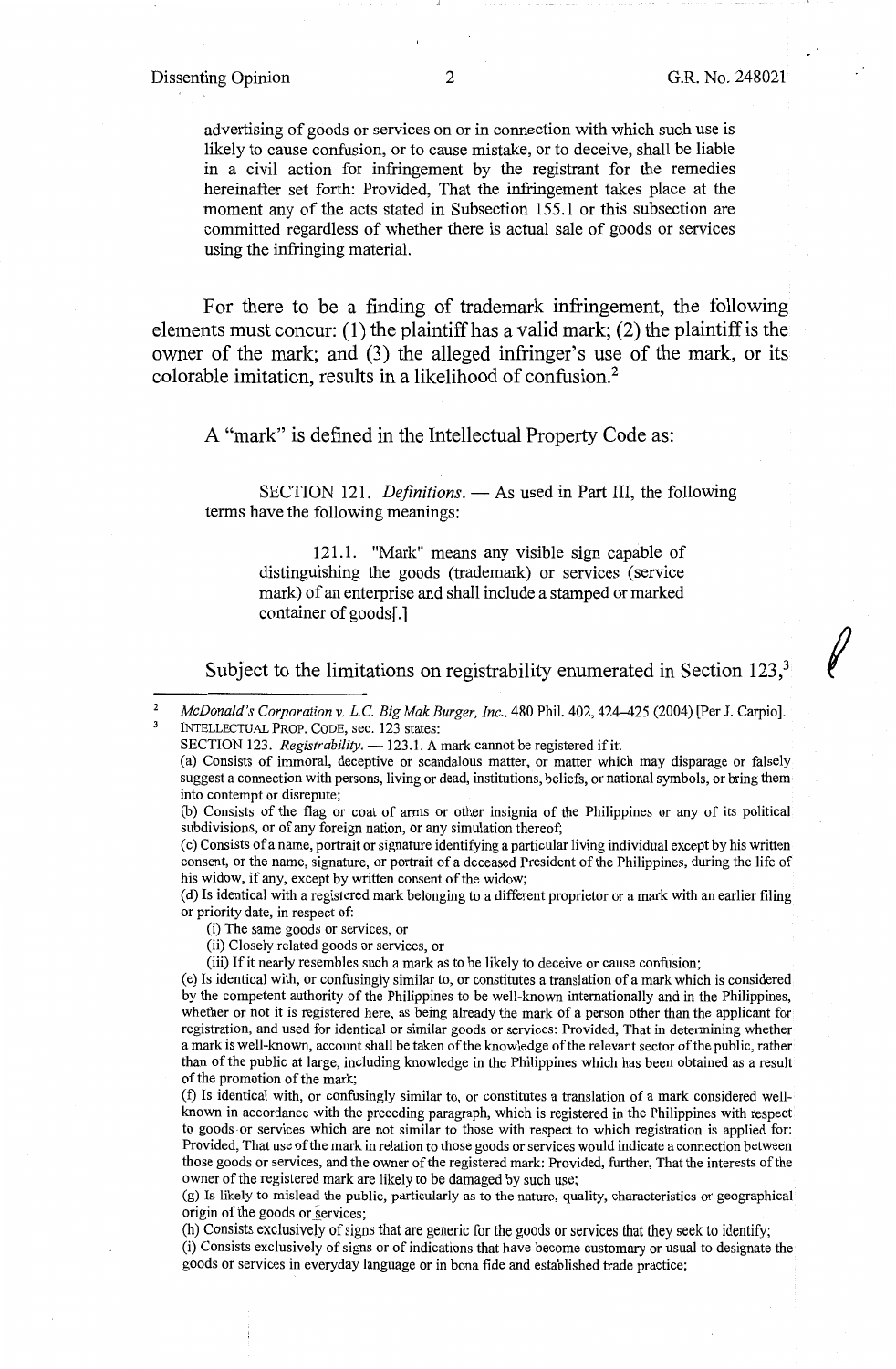### Dissenting Opinion 3 G.R. No. 248021

the rights to any visible sign capable of distinguishing a particular good or service may be acquired by means of registration<sup>4</sup> with the Philippine Intellectual Property Office. This "visible sign" may be a word, name, symbol, emblem, sign, device, drawing, or figure:

The foregoing unmistakably show that petitioner, through its predecessor-in-interest, had made use of the location of the restaurant where it manufactures and sells its products, but as a trade-mark to indicate the goods it offers for sale to the public. No other conclusion can be drawn. This is the very meaning or essence in which a trade-mark is used. This is not only in accordance with its general acceptance but with our law on the matter.

"'Trade-mark' or "trade-name', distinction being highly technical, is sign, device, or mark by which articles produced are dealt in by particular person or organization are distinguished or distinguishable from those produced or dealt in by others." (Church of God vs. Tomlinson Church of God, 247 SW 2d. 63, 64)

"A 'trade-mark' is a distinctive mark of authenticity through which the merchandise of a particular producer or manufacturer may be distinguished from that of others, and its sole function is to designate distinctively the origin of the products to which it is attached." (Reynolds & Reynolds Co. vs. Norick, et al., 114 F 2d, 278)

"The term 'trade-mark' includes any word, name, symbol, emblem, sign or device or any combination thereof adopted and used by a manufacturer or merchant to identify his goods and distinguished them from those manufactured, sold or dealt in by others". (Section 38, Republic Act No. 166)

Verily, the word "SELECT A" has been chosen by petitioner and has been inscribed on all its products to serve not only as a sign or symbol that may indicate that they are manufactured and sold by it but as a mark of authenticity that may distinguish them from the products manufactured and sold by other merchants or businessmen. The Director of Patents, therefore, erred in holding that petitioner made use of that word merely as a trade-

4

SECTION 122. *How Marks are Acquired*. - The rights in a mark shall be acquired through registration made validly in accordance with the provisions of this law.

G) Consists exclusively of signs or of indications that may serve in trade to designate the kind, quality, quantity, intended purpose, value, geographical origin, time or production of the goods or rendering of the services, or other characteristics of the goods or services;

<sup>(</sup>k) Consists of shapes that may be necessitated by technical factors or by the nature of the goods themselves or factors that affect their intrinsic value;

<sup>(1)</sup> Consists of color alone, unless defined by a given form; or

<sup>(</sup>m) Is contrary to public order or morality.

<sup>123.2.</sup> As regards signs or devices mentioned in paragraphs G), (k), and (I), nothing shall prevent the registration of any such sign or device which bas become distinctive in relation to the goods for which registration is requested as a result of the use that have been made of it in commerce in the Philippines. The Office may accept as prima facie evidence that the mark has become distinctive, as used in connection with the applicant's goods or services in commerce, probf of substantially exclusive and continuous use thereof by the applicant in commerce in the Philippines for five  $(5)$  years before the date on which the claim of distinctiveness is made.

INTELLECTUAL PROP. CODE, sec. 122 states: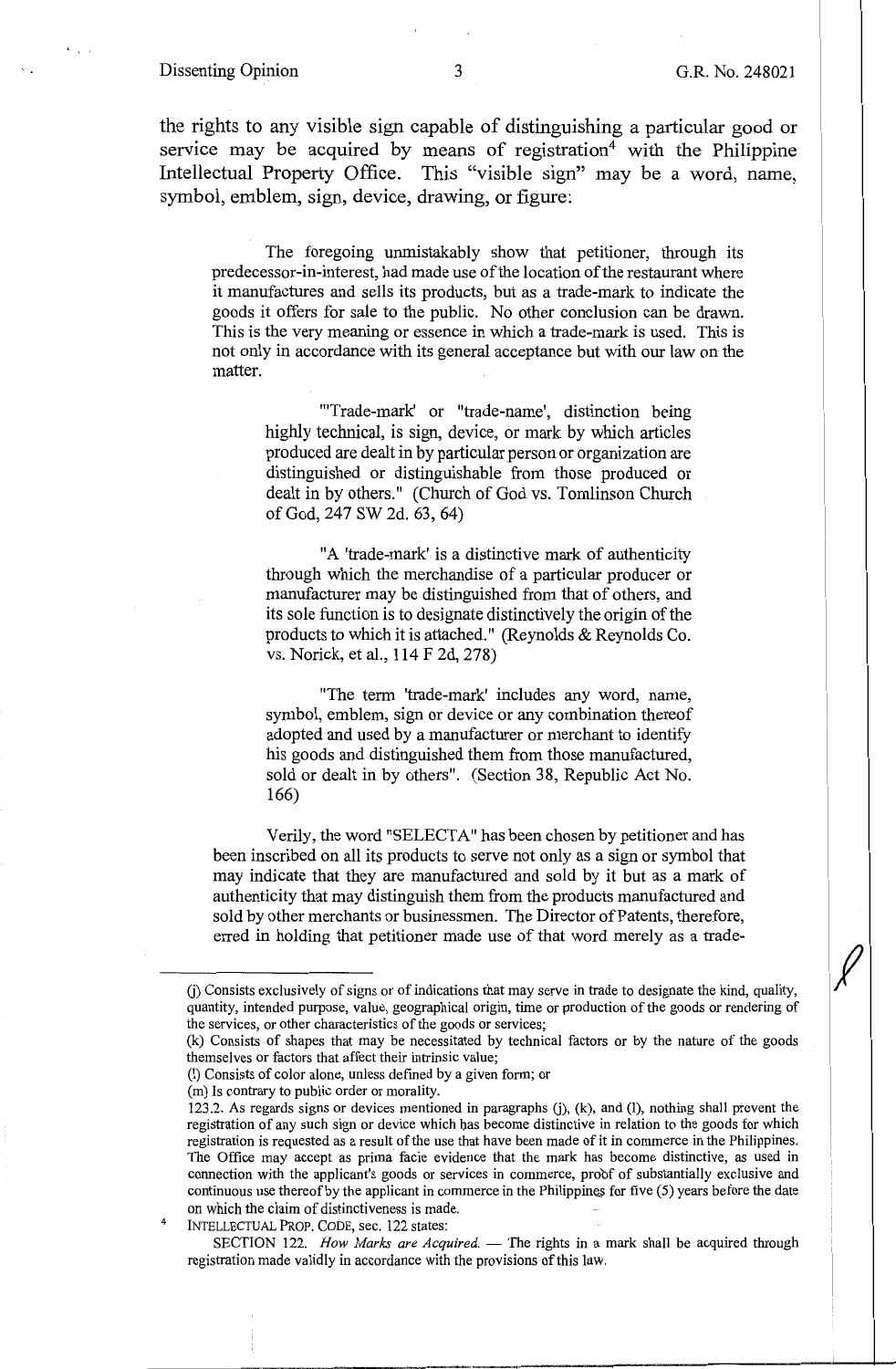*f* 

name and not as trade-mark within the meaning of the law.<sup>5</sup>

Registrable marks may be two- or three-dimensional,<sup>6</sup> in color,<sup>7</sup> or in a form that could require transliteration or translation. $8$  They may be what are described in the Philippine Intellectual Property Office Trademark Regulations of  $2017<sup>9</sup>$  as "word marks," represented in standard characters:

RULE 402. *Reproduction of the Mark.* - One (1) reproduction of the mark shall be submitted upon filing of the application which shall substantially represent the mark as actually used or intended to be used on or in connection with the goods and/or services of the applicant. The reproduction may be added or pasted on the space provided for in the application form or printed on an ordinary bond paper. The reproduction must be clear and legible, printed in black ink or in color, if colors are claimed, and must be capable of being clearly reproduced when published in the IPO eGazette. An electronic copy of the reproduction may likewise<br>be submitted in lieu of the printed reproduction. The electronic be submitted in lieu of the printed reproduction. reproduction should be in .jpg format and must not exceed one (1) megabyte.

*In the case of word marks or* if *no special characteristics have to be shown, such as design, style of lettering, color, diacritical marks, or unusual forms of punctuation, the mark must be represented in standard characters. The specification of the mark to be reproduced will be indicated in the application form and/or published on the website.* 

The provisions of this Rule shall, however, be construed liberally in determining whether the application shall be considered complete for purposes of granting a filing date. (Emphasis supplied)

There are instances when a person will have registered both a "word mark" and some kind of device or design incorporating this "word mark" as two (2) separate trademarks or service marks. When the "word mark" and the

See INTELLECTUAL PROP. CODE, sec. 124, the relevant subsection of which states:

SECTION 124. *Requirements of Application.* — 124.1. The application for the registration of the mark shall be in Filipino or in English and shall contain the following:

(g) Where the applicant claims color as a distinctive feature of the mark, a statement to that effect as well as the name or names of the color or colors claimed and an indication, in respect of each color, of the principal parts of the mark which are in that color;

See INTELLECTUAL PROP. CODE, sec. 124, the relevant subsection of which states:

SECTION 124*: Requirements of Application.* - 124.1. The application for the registration of the mark shall be in Filipino or in English and shall contain the following:

G) A transliteration or translation of the mark or of some parts of the mark, as prescribed in the Regulations;

9 IPO Memorandum Circular No. 010-17.

<sup>5</sup> *Arce Sons and Companyv. Selecta Biscuit Company, Inc.,* 110 Phil. 858, 867-868 (1961) [Per J. Bautista Angelo, En Banc].

<sup>6</sup>  See the definition of a "mark" in INTELLECTUAL PROP. CODE, sec. 121.1, which encompasses "a stamped or marked container of goods" and INTELLECTUAL PROP. CODE, sec. 124, the relevant subsection of which states:

SECTION 124. *Requirements of Application.* - 124.1. The application for the registration of the mark shall be in Filipino or in English and shall contain the following:

<sup>(</sup>h) Where the mark is a three-dimensional mark, a statement to that effect;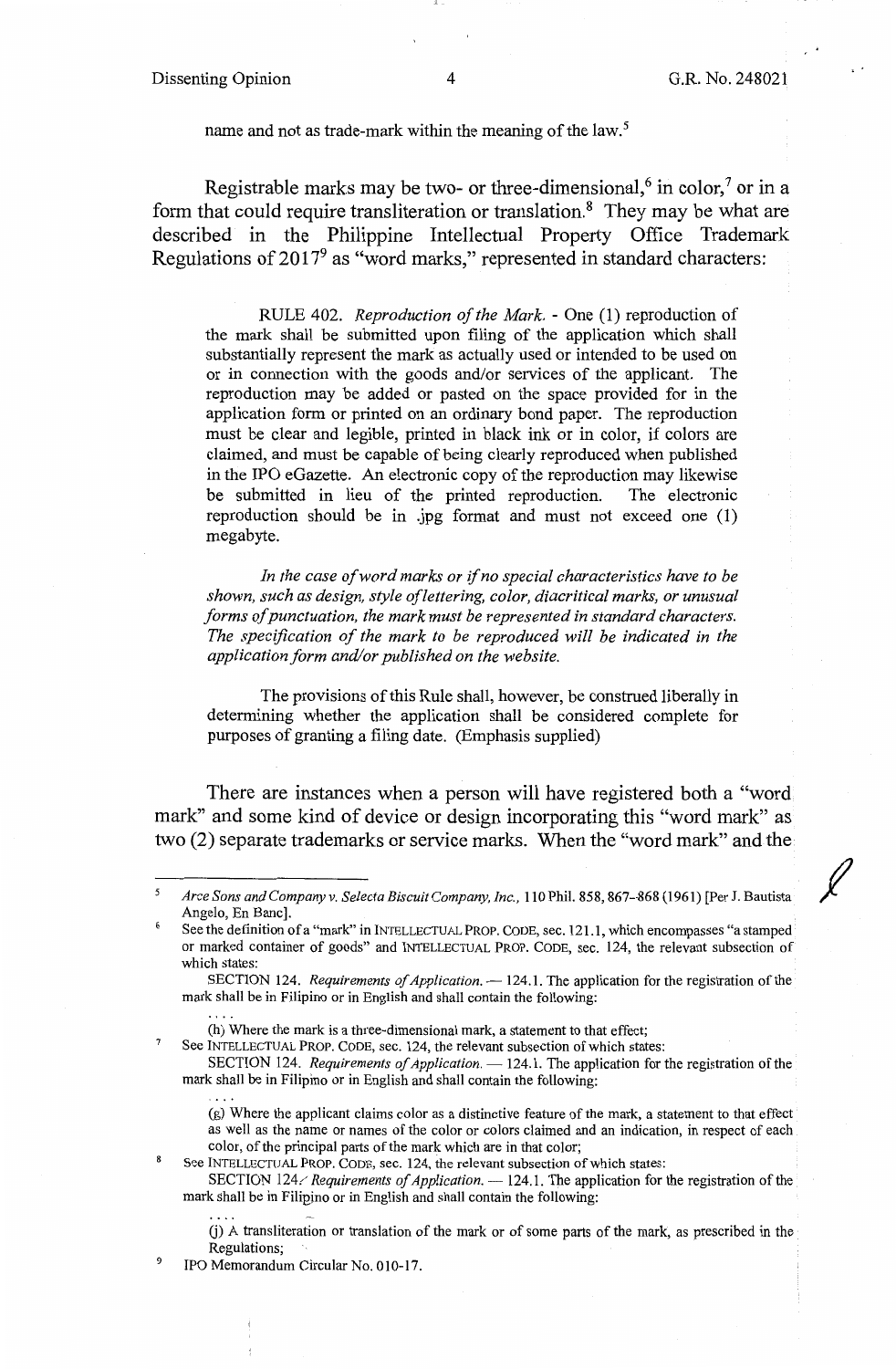### Dissenting Opinion 5 5 G.R. No. 248021

1s:

"device mark" are included in one  $(1)$  composition—and registered, it may be known as a "composite mark."<sup>10</sup>

Under the Intellectual Property Code, marks applied for registration must undergo examination and publication,<sup>11</sup> and the application may be opposed by any person who believes that they may be damaged by the registration.<sup>12</sup> Examination, publication, and opposition are integral to the registration process. By having all marks undergoing all these steps, the Philippine Intellectual Property Office ensures the integrity of the Philippine Trademark Database along with the validity of all registered marks in it, protecting the rights of existing trade and service mark registrants, as well as other relevant stakeholders.

In this case, respondent's mark, with Registration No. 4-2002-004546,

See The East Pacific Merchandising Corp. v. Director of Patents, 110 Phil. 443 (1960) [Per J. Reyes, J.B.L., Second Division], concerning the trademark application for a "composite trademark" which consisted of:

[T]he wordi "Verbena" and the representation of a Spanish lady, more particularly described as follows:

Against a blue background is the bust figure of a Spanish Señorita dressed in a typically pink dancer's attire with her upper arms partly covered with a Spanish shawl of green and white. The figure appears with black well groomed hair adorned by red roses. The figure also appears to be wearing two green earrings. At the left of this figure is shown a balcony decked with plants and flowers characteristics of Spanish houses. (p. 10, Records)

<sup>11</sup> INTELLECTUAL PROP. CODE, sec. 133 states:

SECTION 133. *Examination and Publication.* - 133.1. Once the application meets the filing requirements of Section 127, the Office shall examine whether the application meets the requirements of Section 124 and the mark as defined in Section 121 is registrable under Section 123.

133.2. Where the Office finds that the conditions referred to in Subsection 133.1 are fulfilled, it shall, upon payment of the prescribed fee, forthwith cause the application, as filed, to be published in the prescribed manner.

133 .3. If after the examination, the applicant is not entitled to registration for any reason, the Office shall advise the applicant thereof and the reasons therefor. The applicant shall have a period of four (4) months in which to reply or amend his application, which shall then be re-examined. The Regulations shall determine the procedure for the re-examination or revival of an application as well as the appeal to the Director of Trademarks from any final action by the Examiner.

133.4. An abandoned application may be revived as a pending application within three (3) months from the date of abandonment, upon good cause shown and the payment of the required fee.

133.5. The final decision ofrefusal of the Director of Trademarks shall be appealable to the Director General in accordance with the procedure fixed by the Regulations.

12 INTELLECTUAL PROP. CODE, sec. 134 states:

SECTION 134. *Opposition*. — Any person who believes that he would be damaged by the registration of a mark may, upon payment of the required fee and within thirty (30) days after the publication referred to in Subsection 133.2, file with the Office an opposition to the application. Such opposition shall be in writing and verified by the oppositor or by any person on his behalf who knows the facts, and shall specify the grounds on which it is based and include a statement of the facts relied upon. Copies of certificates of registration of marks registered in other countries or other supporting documents mentioned in the opposition shall be filed therewith, together with the translation in English, if not in the English language. For good cause shown and upon payment of the required surcharge, the time for filing an opposition may be extended by the Director of Legal Affairs, who shall notify the applicant of such extension. The Regulations shall fix the maximum period of time within which to file the opposition.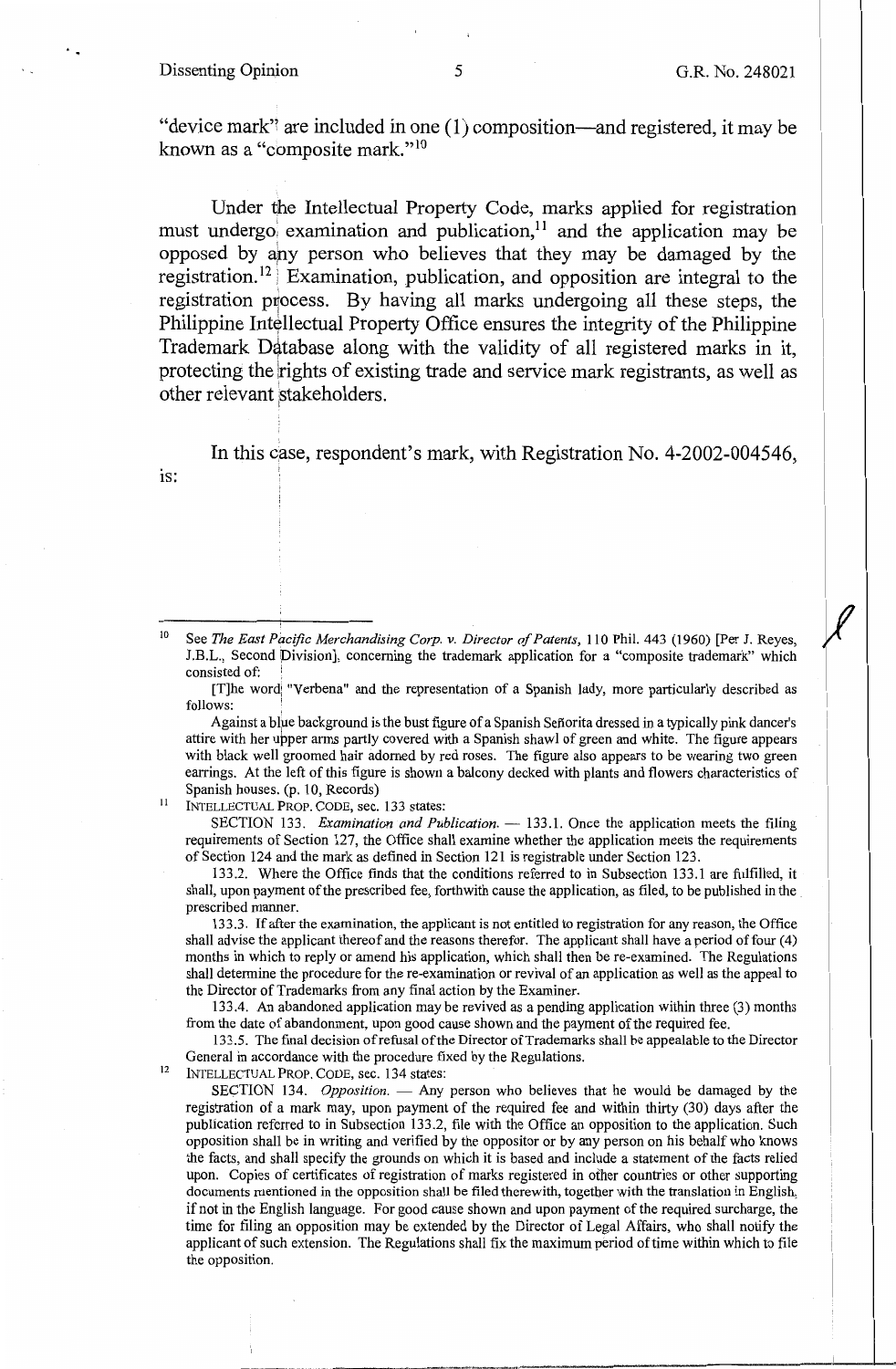

The mark is described as:

#### CHERIFER + LOGO

(THE MARK CONSISTS OF THE WORD CHERIFER WITH A LOGO OF A YOUNG BOY DUNKING AND TOUCHING THE BASKETBALL GOAL. THE YOUNG BOY IS WEARING A RED BASKETBALL UNIFORM WITH A WHITE STRIPE, AND RUBBER SHOES. THE BASKETBALL SHIRT HAS A "C" PRINT ON IT IN BLUE INK. ABOVE THE HEAD IS A SLOGAN THAT READS "HEIGHT IS MIGHT" PRINTED ON BLUE & PINK ARK. BEHIND THE BOY IS A GREEN TRIANGULAR BACKGROUND WITH SHADOW)<sup>13</sup>

Clearly, the mark is a composite mark: one which contains both a distinct word-namely "CHERIFER"-and a device comprising several other elements, including the words "HEIGHT IS MIGHT."

The composition of the mark being sought protection from infringement is important because the Intellectual Property Code confers the owner of a registered mark the right to prevent the use in trade by unauthorized parties of a sign identical or similar to the registered mark, where the use would result in a likelihood of confusion:

SECTION 147. *Rights Conferred.* - 147.1. The owner of a registered mark shall have the exclusive right to prevent all third parties not having the owner's consent from using in the course of trade identical or similar signs or containers for goods or services which are identical or similar to those in respect of which the trademark is registered where such use would result in a likelihood of confusion. In case of the use of an identical sign for identical goods or services, a likelihood of confusion shall be presumed.

Not every word, symbol, logo, device, or figure that shares similarities with the allegedly-infringed mark will be barred from use in commerce. Section 155 of the Intellectual Property Code points specifically to a registered mark's,"colorable imitation" or "dominant feature."

13 *Ponencia,* p. 3.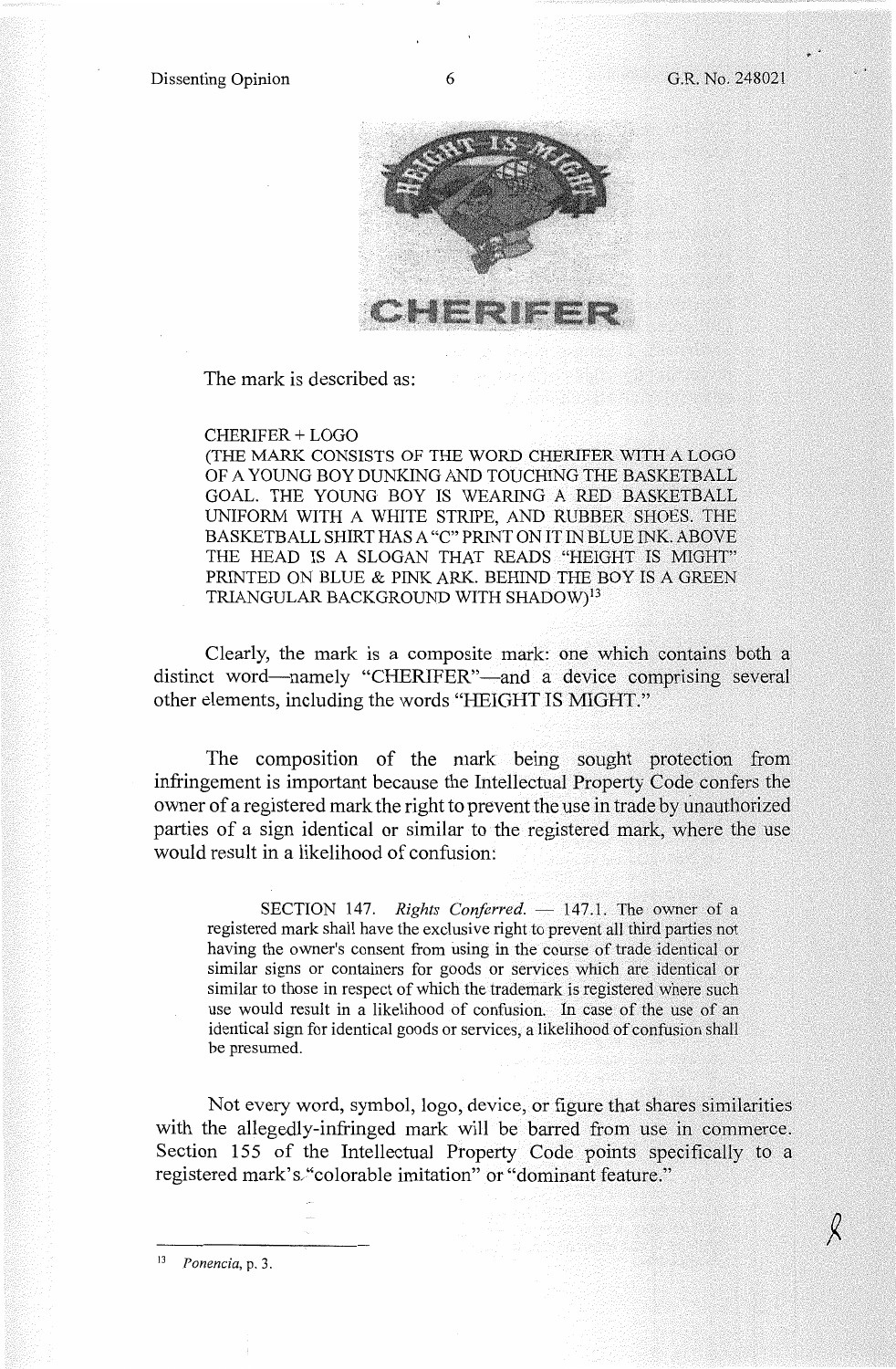#### Dissenting Opinion 7 G.R. No. 248021

..

### A "colorable imitation":

[D]enotes such a "close or ingenious imitation as to be calculated to deceive ordinary persons, or such a resemblance to the original as to deceive an ordinary purchaser giving such attention as a purchaser usually gives, and to cause him to purchase the one supposing it to be the other."14

What constitutes a mark's "dominant feature" can also be highly subjective. As explained in *Prosource International, Inc.* v. *Horphag Research Management* SA: <sup>15</sup>

The Dominancy Test focuses on the similarity of the prevalent features of the competing trademarks that might cause confusion and deception, thus constituting infringement. If the competing trademark contains the main, essential and dominant features of another, and confusion or deception is likely to result, infringement takes place. Duplication or imitation is not necessary; nor is it necessary that the infringing label should suggest an effort to imitate. The question is whether the use of the marks involved is likely to cause confusion or mistake in the mind of the public or to deceive purchasers. Courts will consider more the aural and visual impressions created by the marks in the public mind, giving little weight to factors like prices, quality, sales outlets, and market segments. 16 (Citations omitted)

The determination of a mark's dominant feature is independent even of its owner's intent or judgment of the "main, essential and dominant" features of the mark they own or use, as demonstrated in *UFC Philippines, Inc. v. Barrio Fiesta Manufacturing Corp.:* <sup>17</sup>

A scrutiny of petitioner's and respondent's respective marks would show that the IPO-BLA and the IPO Director General correctly found the word "PAPA" as the dominant feature of petitioner's mark "PAPA KETSARAP." Contrary to respondent's contention, "KETSARAP" cannot be the dominant feature of the mark as it is merely descriptive of the product. Furthermore, it is the "PAPA" mark that has been in commercial use for decades and has established awareness and goodwill among consumers.

We likewise agree with the IPO-BLA that the word "PAPA" is also the dominant feature of respondent's "PAPA BOY & DEVICE" mark subject of the application, such that "the word 'PAPA' is written on top of and before the other words such that it is the first word/figure that catches the eyes." Furthermore, as the IPO Director General put it, the part of respondent's mark which appears prominently to the eyes and ears is the phrase "PAPA BOY" and that is what a purchaser of respondent's product would immediately recall, not the smiling hog.<sup>18</sup> (Citation omitted)

<sup>14</sup>*Etepha v. Director of Patents,* 123 Phil. 329,333 (1966) [Per J. Sanchez, En Banc).

<sup>&</sup>lt;sup>16</sup> Id. at 550.<br><sup>17</sup> 778 Phil. 763 (2016) [Per J. Leonardo-De Castro, First Division].<br><sup>18</sup> Id. at 803.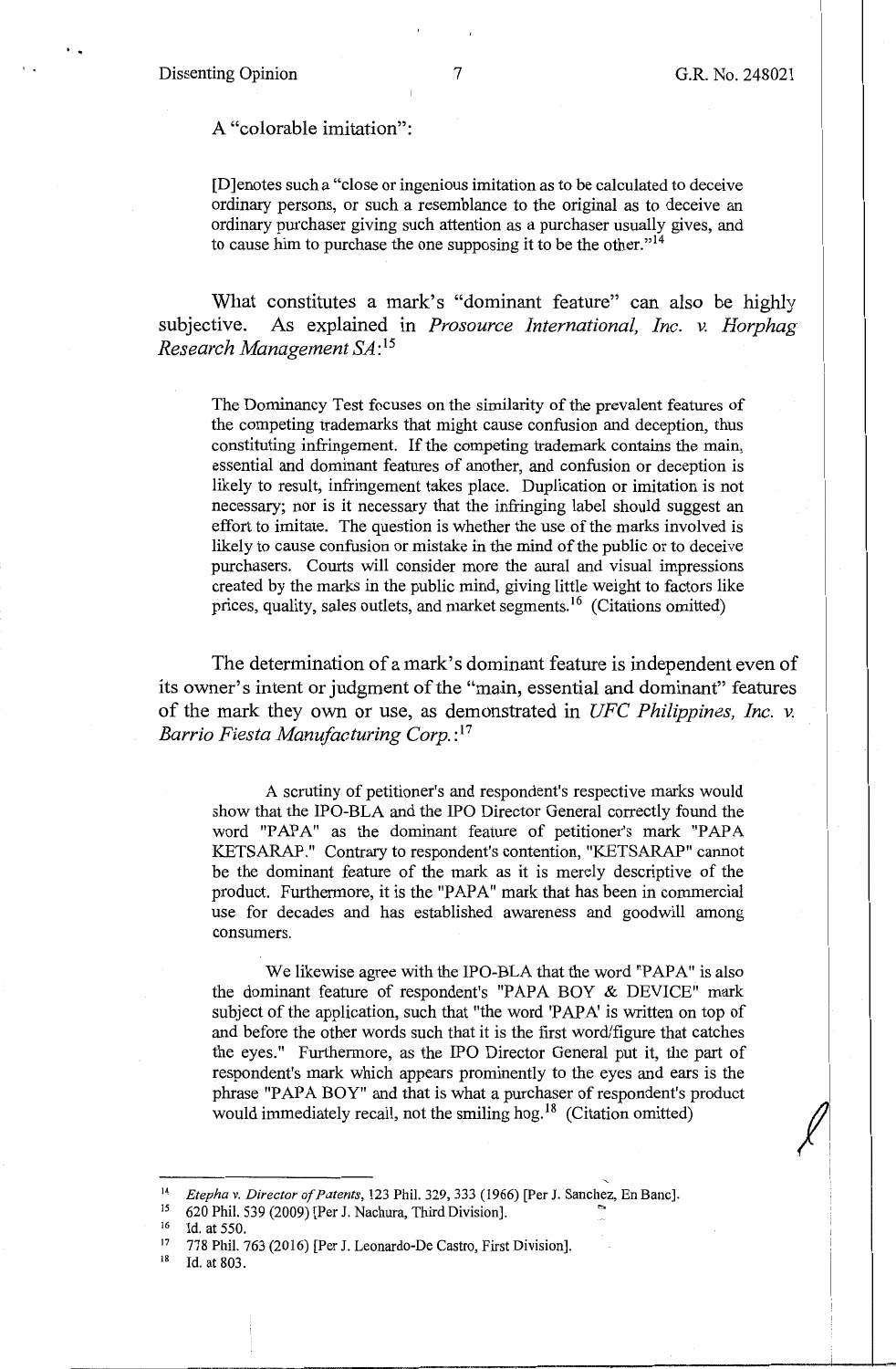Dissenting Opinion 8 8 G.R. No. 248021

••

*j* 

Here, the *ponencia* adopts the findings of the Court of Appeals: (1) that "CEEGEEFER" and "CHERIFER" are aurally similar under *idem sonans;*  and (2) that the "healthy & mighty" drawing used in petitioner's packaging is visually similar to the "HEIGHT IS MIGHT" device that is a part of respondent's registered mark.

Respectfully, it is highly irregular to divide the elements of a composite mark and separately determine the confusing similarity of these elements with two (2) different allegedly-infringing marks. To emphasize, the registered mark which is the basis for respondent's cause of action is not merely a word mark, but a composite mark. The mark covered by Registration No. 4-2002- 004546 is not only the word "CHERIFER," but also the "HEIGHT IS MIGHT" device above it. The absurdity of cherry-picking the elements of respondent's registered mark for comparison is highlighted, should one try to compare "CEEGEEFER" with respondent's "HEIGHT IS MIGHT" device, or petitioner's "healthy & mighty" drawing with the word "CHERIFER" using either a visual or aural test.

To permit the injunction of petitioner's "CEEGEEFER" because of the mark covered by Registration No. 4-2002-004546 defeats the purpose of registration of this mark as a composite mark. The protection that has been granted to respondent is beyond the bounds of the mark it has registered. The *ponencia* has, in essence, permitted respondent to claim a monopoly for every component of its composite mark, when the Intellectual Property Office had only granted it exclusivity based on the mark as a whole. This bypasses and undermines the procedures of examination, publication, and opposition required by the Intellectual Property Code.

Notably, a close examination of the specimen of respondent's packaging, provided by respondent,<sup>19</sup> reveals that the word "CHERIFER" has an ® symbol appended to it, separate from the ® symbol appending the depicted "HEIGHT IS MIGHT" device:

<sup>19</sup>*Rollo,* p. 239.

-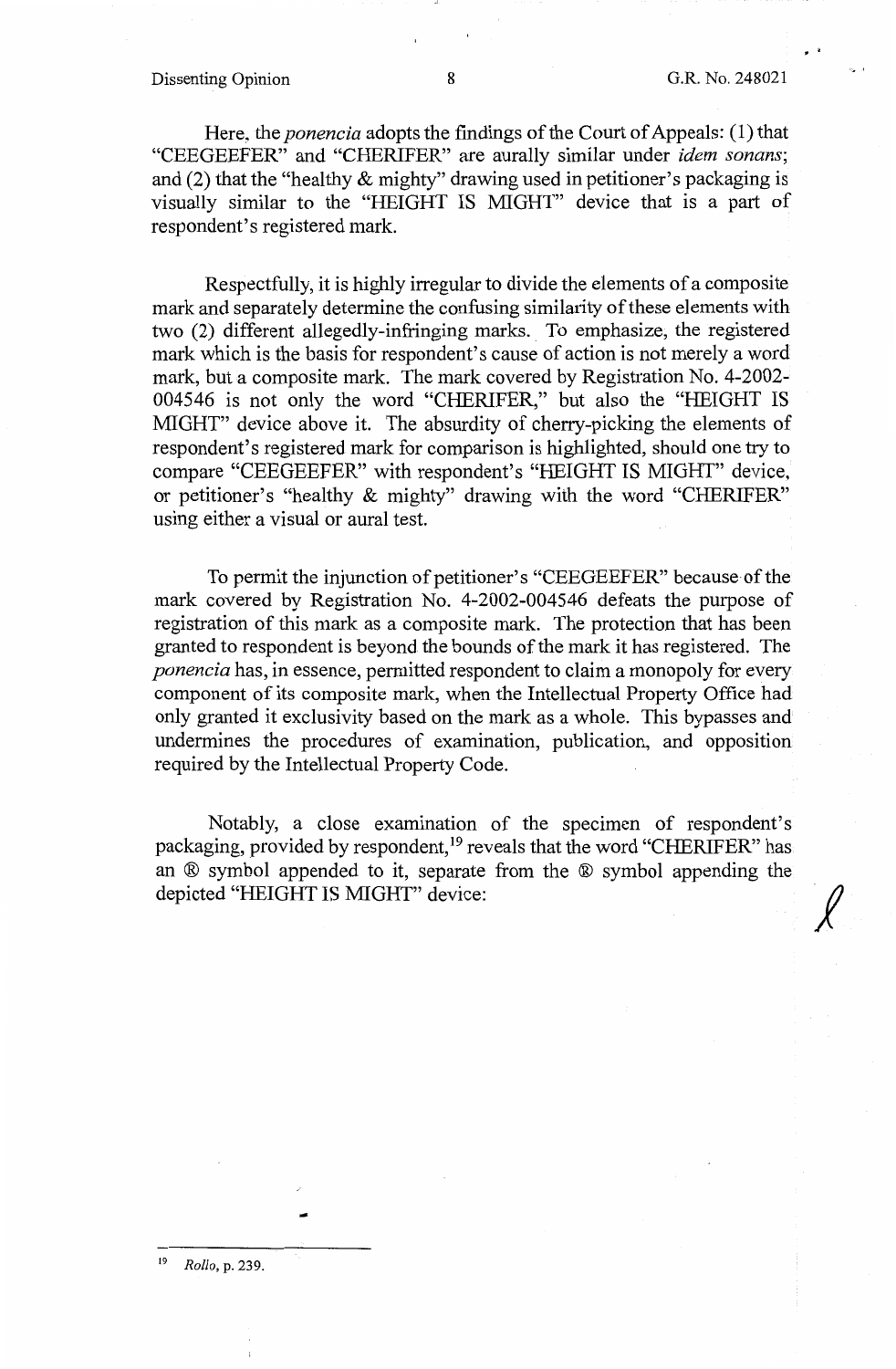

Section 158 of the Intellectual Property Code provides that the  $\otimes$ symbol is notice that the mark is registered:

SECTION 158. *Damages; Requirement of Notice*. - In any suit for infringement, the owner of the registered mark shall not be entitled to recover profits or damages unless the acts have been committed with knowledge that such imitation is likely to cause confusion, or to cause mistake, or to deceive. Such knowledge is presumed if the registrant gives notice that his mark is registered by displaying with the mark the words "Registered Mark" or the letter R within a circle or if the defendant had otherwise actual notice of the registration.

Evidently, at the time its cause of action for infringement accrued against petitioner, the word mark "CHERIFER" had not been registered by respondent. Otherwise, it would have invoked its registration of the word mark "CHERIFER" to defeat petitioner's "CEEGEEFER." Instead, respondent attempted to prevent petitioner's use in commerce, not only of petitioner's "healthy & mighty" drawing, but also of the word "CEEGEEFER," with a registered composite mark. Respondent's use of a composite mark to prematurely invoke exclusivity for a later registered word mark should not be countenanced by this Court.

Moreover, in all instances of trademark infringement, there must be a "likelihood of confusion" between the registered mark and the allegedly- */}*  infringing mark:

A crucial issue in any trademark infringement case is the likelihood of confusion, mistake or deceit as to the identity, source or origin of the goods or identity of the business as a consequence of using a certain mark. Likelihood of confusion is admittedly a relative term, to be determined rigidly according to the particular (and sometimes peculiar) circumstances of each case. Thus, in trademark cases, more than in other kinds of litigation, precedents must be studied in the light of each particular case.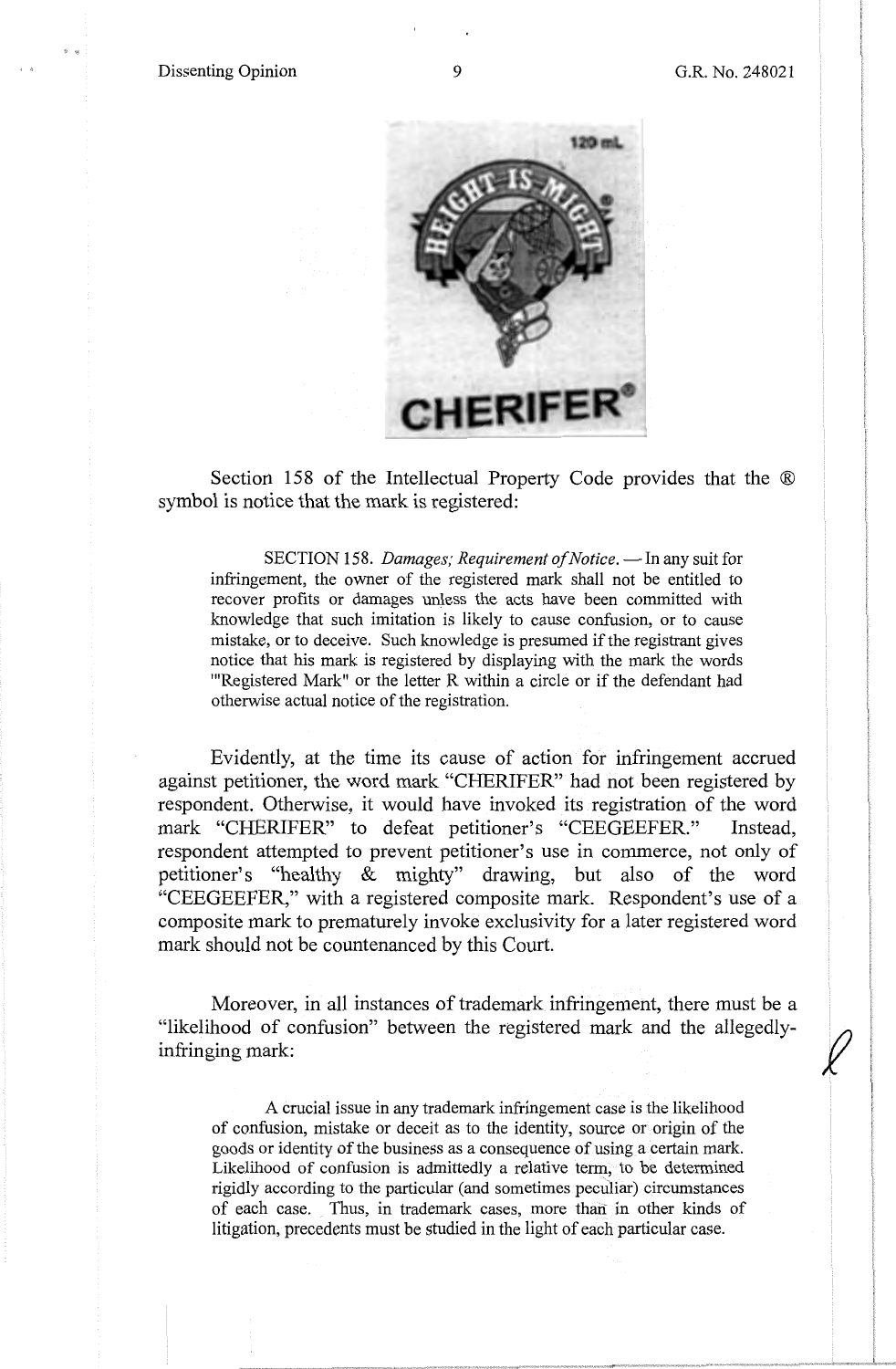. .

.• '

There are two types of confusion in trademark infringement. The first is "confusion of goods" when an otherwise prudent purchaser is induced to purchase one product in the belief that he is purchasing another, in which case defendant's goods are then bought as the plaintiff's and its poor quality reflects badly on the plaintiff's reputation. The other is "confusion of business" wherein the goods of the parties are different but the defendant's product can reasonably (though mistakenly) be assumed to originate from the plaintiff, thus deceiving the public into believing that there is some connection between the plaintiff and defendant which, in fact, does not exist.

In determining the likelihood of confusion, the Court must consider: [a] the resemblance between the trademarks; [b] the similarity of the goods to which the trademarks are attached; [ c] the likely effect on the purchaser and [d] the registrant's express or implied consent and other fair and equitable considerations.20 (Citations omitted)

Evidence-based standards for determining "likelihood of confusion" are imperative, lest courts and administrative agencies succumb to *ad hoc*  reasoning and this Court promulgate essentially *pro hac vice* decisions without coherent and consistent precedents to guide the bench and bar:

My discomfort with the prevailing doctrine is that determining whether goods or services are related is left solely to the subjective evaluation of the Philippine Intellectual Property Office or the judgment of the court. It is based on ad hoc inferences of similarity in class, physical attributes or descriptive properties, purpose, or points of sale of the goods or services. Here, the Bureau of Legal Affairs of the Intellectual Property Office, as affirmed by the Director-General, found that respondent committed unfair competition based on a simplistic conclusion that "[b]oth Complainant APRIL and Respondent's main business product is paper[;] both offer papers for sale to the public." We should improve on the standard by which likelihood of confusion is measured, considering the advances in the study of competition and economics in general.

There should be objective, scientific, and economic standards to determine whether goods or services offered by two parties are so related that there is a likelihood of confusion. In a market, the relatedness of goods or services may be determined by consumer preferences. When two goods are proved to be perfect substitutes, where the marginal rate of substitution, or the "consumer's willingness to substitute one good for another while maintaining the same level of satisfaction" is constant, then it may be concluded that the goods ate related for the purposes of determining likelihood of confusion. Even goods or services, which superficially appear unrelated, may be proved related if evidence is presented showing that these have significant cross-elasticity of demand, such that changes of price in one party's goods or services change the price of the other party's goods and services. Should it be proved that goods or services belong to the same relevant market, they may be found related even if their classes, physical attributes, or purposes are different.<sup>21</sup>

<sup>/</sup>  <sup>20</sup>*Mighty Corporation v. E&J Gallo Winery,* 478 Phil. 615, 655-656 (2004) [Per J. Corona, Third Division].

<sup>&</sup>lt;sup>21</sup> Separate Opinion of Justice Leonen, *Asia Pacific Resources International Holdings, Ltd. v. Paperone, <i>Inc.*, G.R. Nos. 213365-66, December 10, 2018, *Inc.*, G.R. Nos. 213365-66, December 10, https://elibrary.judiciary.gov.ph/thebookshelf/showdocs/1/64829> [Per J. Gesmundo, Third Division].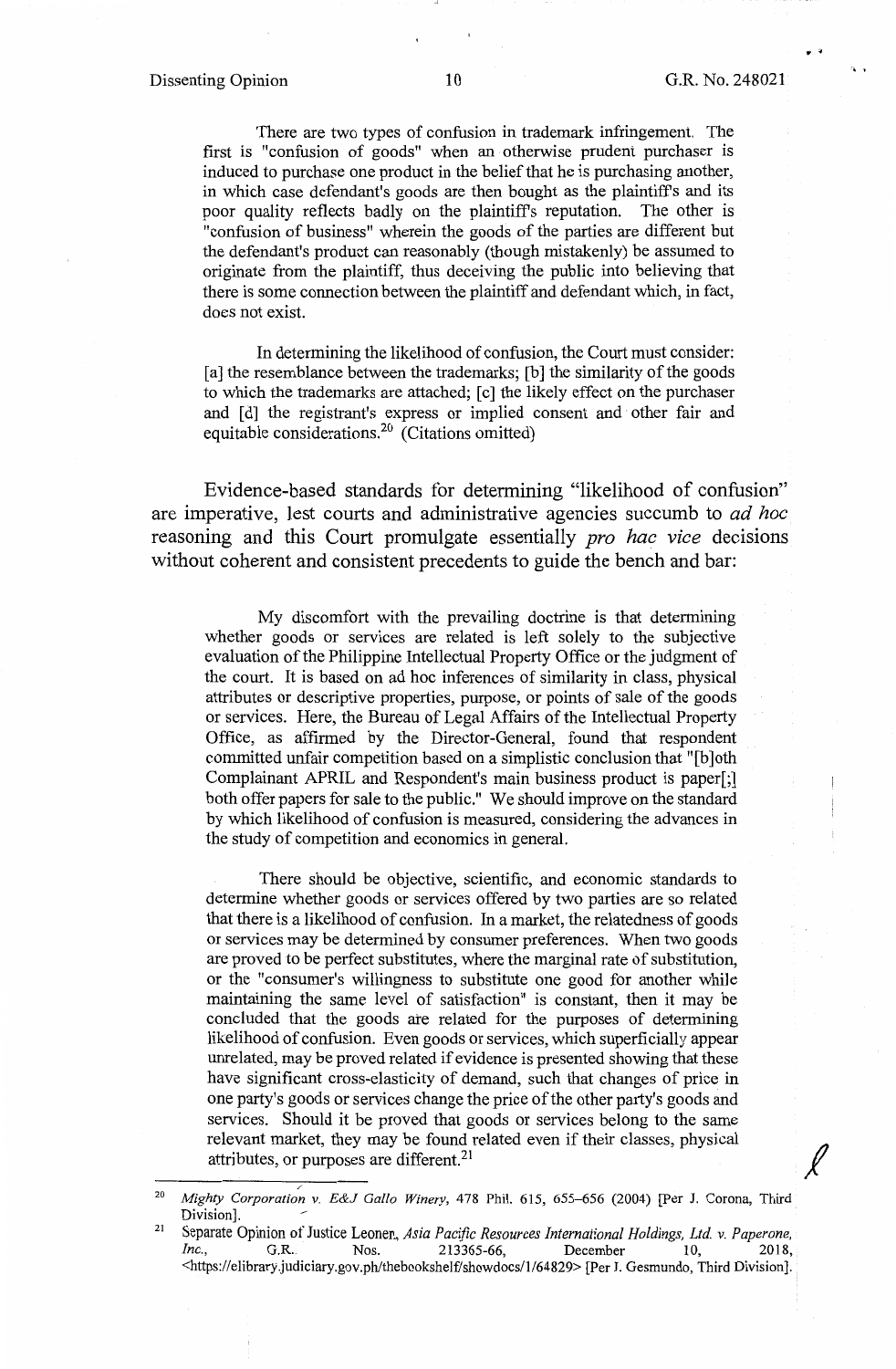In this case, there is insufficient factual basis to justify the conclusion that a likelihood of confusion had arisen, such that the relevant market for petitioner and respondent's goods have been misled into buying the other's products due to the packaging or marks used.

According to respondent, it had discovered that petitioner's CEEGEEFER products were sold alongside its own CHERIFER products beside or near each other in drugstores in Metro Manila and Valenzuela.<sup>22</sup> However, it does not appear to have proffered evidence in the trial court that the alleged target market for CEEGEEFER-"mothers, fathers and people with small children"<sup>23</sup>—had actually or likely mistaken one product from another.

Thus, respondent had not shown that the introduction of CEEGEEFER products in the brand name and packaging complained of had adversely affected the sales of CHERIFER products. It has not even shown that goodwill had been built up on the CHERIFER brand-which it claims to have been "ahead in the market for more than 10 years"<sup>24</sup>-to such an extent that CEEGEEFER would have consciously emulated the brand name and packaging to benefit from it.

The purpose of trademarks and service marks are: (1) to indicate a good or service's origin and ownership; (2) to ensure that the maker of a superior good or provider of superior service could be identified; and (3) to prevent fraud in commerce.<sup>25</sup> Trademarks and service marks are not intended to unduly restrict free trade, foster monopolistic practices, or remove competitors from the market:

Courts should take care not to interfere in a free and fair market, or to foster monopolistic practices. Instead, they should confine themselves to prevent fraud and misrepresentation on the public. In Alhambra Cigar, etc., Co. v. Mojica:

Protection against unfair competition is not intended to create or foster a monopoly and the court should always be careful not to interfere with free and fair competition, but should confine itself, rather, to preventing fraud and imposition resulting from some real resemblance in name or dress of goods. Nothing less than conduct tending to pass off one man's goods or business as that of another will constitute unfair competition. Actual or probable deception and confusion on the part of customers by reason of

 $^{24}$  Id.

<sup>22</sup>*Rollo,* p. 241.

<sup>23</sup> Id.

<sup>25</sup> *See Etepha v. Director of Patents,* 123 Phil. 329-338 (1966) [Per J. Sanchez, En Banc].